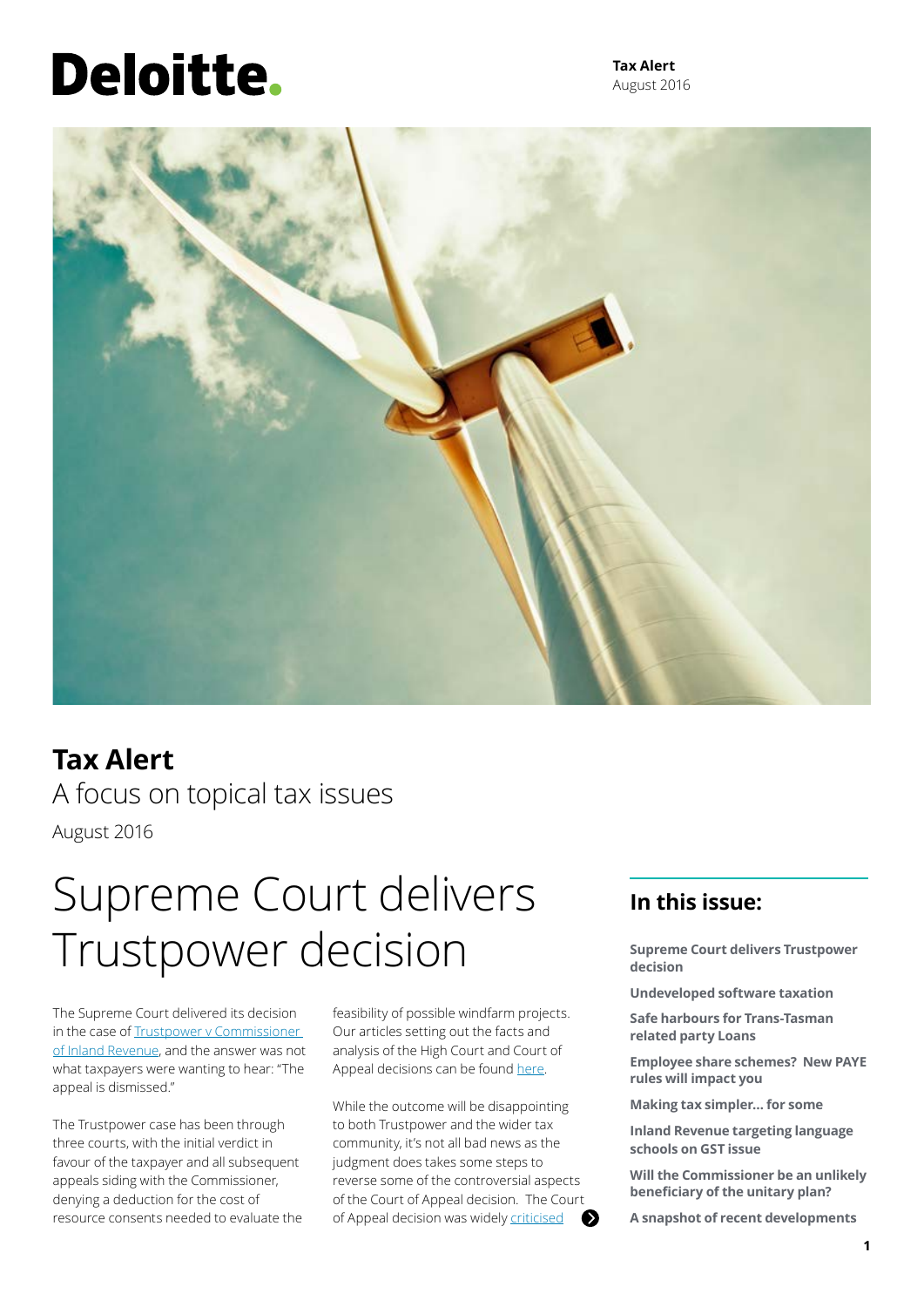

as it took the position that expenditure analysing the feasibility of potential windfarm projects could essentially never be deductible, or only in very limited circumstances – as the expenditure did not satisfy the "general permission" (the tax legislation requires that there is a nexus between expenditure and the operation of the taxpayer's business to derive income). The Supreme Court has rejected this proposition, which is very pleasing.

While the judgment doesn't completely close the door on feasibility expenditure being deductible, the Court indicates that only very preliminary expenditure may qualify. The judgment notes: "*As is apparent, we consider that some feasibility expenditure referable to proposed capital projects might sometimes be deducted. We do not, however, see such deductibility as extending to external costs incurred in respects which do, or were intended to, materially advance the capital project in question*."

This theme continues in the Court's concluding comments: "*The expenditure on obtaining resource consents in this case was directly related to specific projects that would be on capital account if they came to fruition. The projects could not proceed without resource consents. Obtaining the consents thus represented tangible progress towards their completion. The expenditure is thus on capital account and not deductible.*" Emphasis is put on the fact there was "tangible progress" towards the completion of a project. How taxpayers should determine if and the extent to which "tangible progress" has been made will be something Inland Revenue will need to urgently prepare some guidance on. This does appear to be based on an application of certain principles in another case (*Milburn*) in relation to resource consents, which arguably are not on all fours with Trustpower's facts.

The judgment highlights the subjectivity that is inherent in applying the capital/ revenue boundary, noting that it is not up to the courts to construct a test for determining the point in time when expenditure ceases to be deductible. Although the role of a court is to decide the legal issue by reference to the facts before it, it would have been helpful for the highest court in New Zealand to articulate some general or guiding principles in this regard. The judgment also highlights that there is a degree of

unfairness in the legislation, as there will be cases where no deduction at all is available to a taxpayer (this is referred to as "black hole" expenditure). While subsequent to this case arising there has been law change to remove the possibility of black hole expenditure for certain resource consents, there is still a policy problem that businesses can suffer from this complete lack of immediate or overtime deductibility (and this will likely be more prevalent following this judgment). This begs the question as whether there needs to be law reform – we say yes.

Inland Revenue has previously stated that it will continue to apply its previous interpretation statement on feasibility expenditure until this judgment was released. All eyes now turn to the Inland Revenue to find out what its next step will be.

While we see this decision as moving the capital/revenue boundary in Inland Revenue's favour, we hope they will continue to respect tax positions taken by taxpayers to date where they have been consistent with Inland Revenue's guidance. As the Court has essentially rejected the "commitment test" outlined in that guidance, at an absolute minimum there should be no issue of penalties being applied to any taxpayers who have taken tax positions consistent with that guidance.

Please contact a Deloitte tax advisor if you would like to discuss what this Supreme Court decision means for your business.

The judgment highlights the subjectivity that is inherent in applying the capital/ revenue boundary, noting that it is not up to the courts to construct a test for determining the point in time when expenditure ceases to be deductible.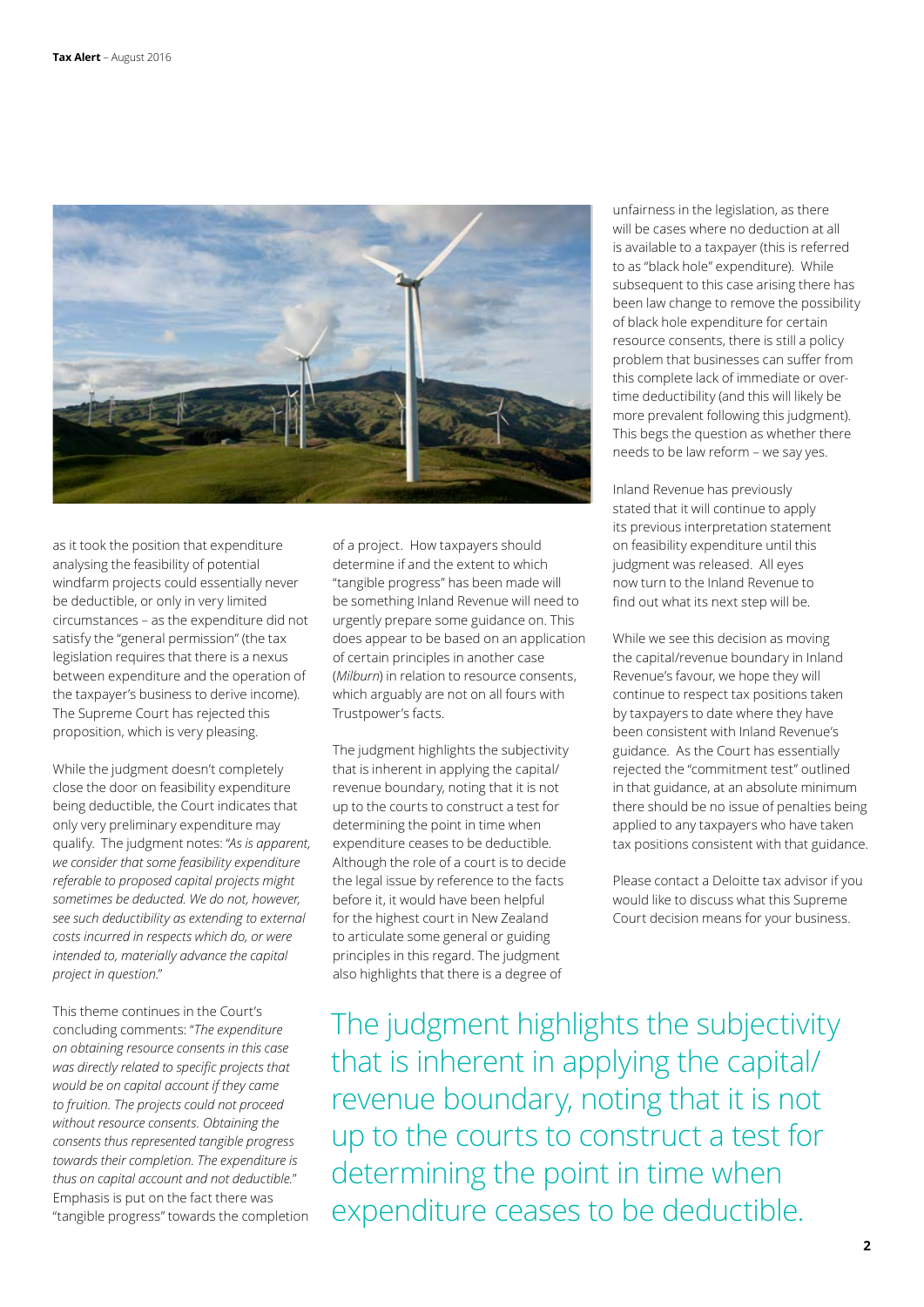## <span id="page-2-0"></span>Undeveloped software taxation

### By Troy Andrews

The tax position of software developers hits at the heart of New Zealand's 3.0 export economy: technology. Inland Revenue has released an Issues Paper: Income tax treatment of software development expenditure1 . The purpose of the paper is to revisit the guidance they provided in 1993. To give you some context, this was the year that Encarta was first released on CD Rom. The new issues paper asks the industry a number of questions to – hopefully – help frame the right policy settings to support this future economy. Inland Revenue have asked for submissions to these difficult - but important - concepts by 25 August 2016.

The issues paper is a continuation of Inland Revenue's 'inclusive' approach to policy setting which is to be commended. The inevitable difficulty is that its starting point is to test whether the 1993 'settings' are correct in today's environment when concepts like software as a service (SaaS) and 'the cloud' or an App, were still futuristic 'to be' discoveries. We would prefer a blank canvas starting point. The reality is that we need policy settings that are very clear to apply and generous to taxpayers to ensure New Zealand is a global leader. This is relevant to our pioneering giants (like Xero, Orion Health and Vista Entertainment Solutions) and to make sure our SME / start ups follow their success.

The issues paper asks a number of questions looking at three areas:

- 1. Trading stock
- 2. The depreciation regime
- 3. R&D



#### **Trading stock**

The 1993 guidance created uncertainty for software developers that continues today. This is because it discussed applying the trading stock rules where software was developed for sale or licence. Being within the trading stock rules could be seen as concessionary as it let taxpayers take a deduction for their costs of developing software. However, these were difficult concepts to then apply. The guidance continued that if the software was sold once, then it had a 'nil' closing stock (but with no legislation to support this). An inevitable tension would also arise if the taxpayer had an opportunity to 'exit' as trading stock is taxable when sold in an M&A context.

The current issues paper still starts with an open question of when the trading stock rules should be applied, and how. The proposal is a much narrower application – suggesting that maybe it is only when "*it is being produced for sale by way of assignment of all or part of* 

*the copyright rights*". This still feels like an unnatural application of the trading stock rules and will create uncertainty. Whenever there is continuing copyright or intellectual property that the software developer could use again, the more comfortable regime is the depreciation regime which also has challenges.

Taxpayers should work through their business model and a detailed analysis of the rights that they provide customers and those that they maintain, to help with Inland Revenue's education. Taxpayers should also consider their current tax position and whether there might be transitional rules that could impact them – if they have taken a position that it **was** trading stock, but won't be going forward.

#### **The depreciation regime**

In our view, the depreciation regime is likely to be the more natural regime to tax most software companies. This is on the basis that they build and develop an asset that is capable of being "sold" and "resold" to their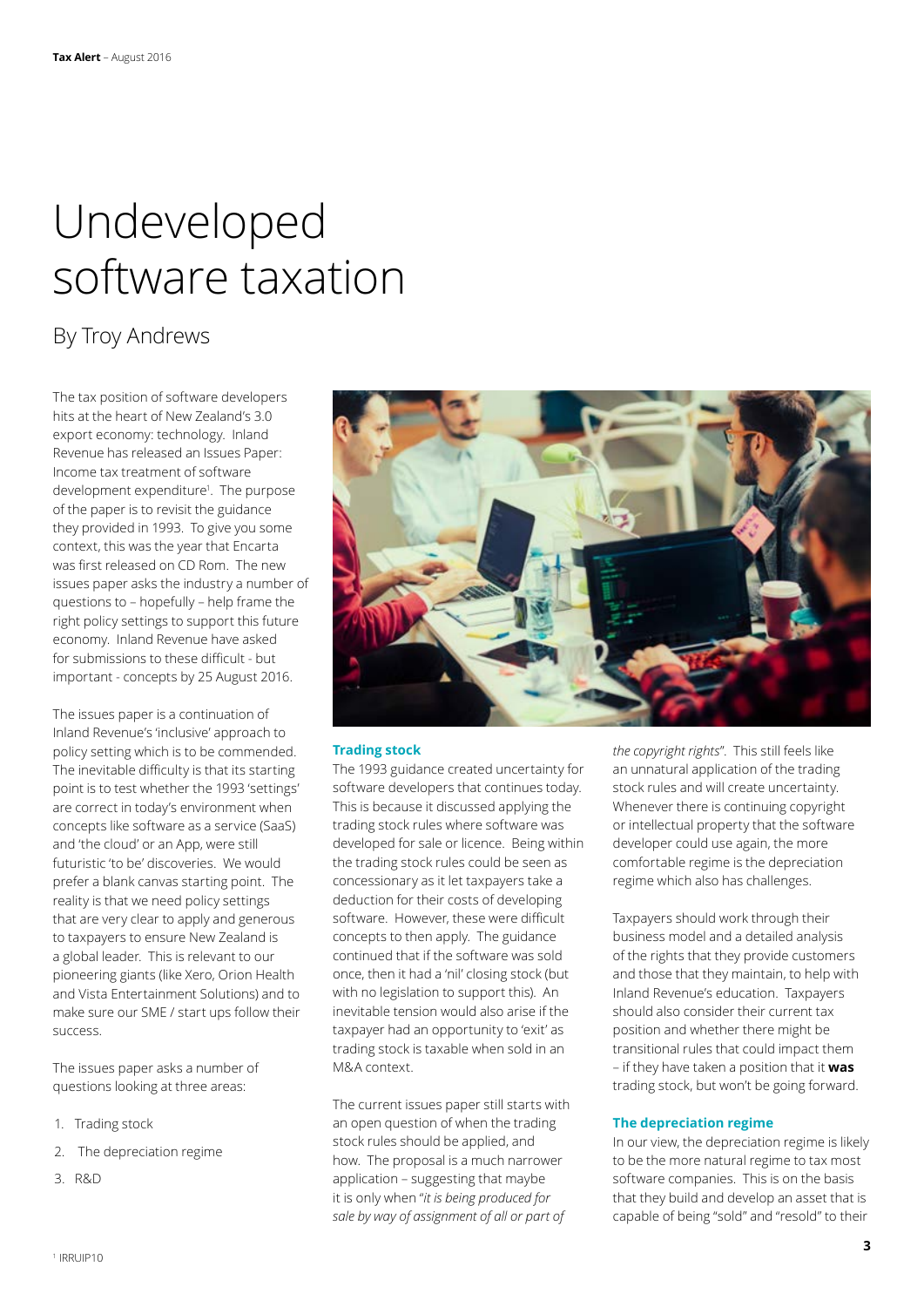customers in different legal forms. The nature of these legal forms will be varied and might include full or limited copyrights – depending on the nature of the software. A good example is 'open source' software or the increasingly 'customisable' platform licences (where customers can take solutions from a number of developers, to modify and potentially use or resell a new solution). The depreciation regime does have difficulties for taxpayers to work through. For example:

**Internal costs** – small developers do not have sophisticated financial reporting systems to capture internal costs that should be 'capitalised'. The development team's wages and overheads are often recognised as an expense for accounting purposes and often deducted for tax purposes. These internal costs should be capitalised and depreciated which does increase compliance.

#### **What depreciation rate to use** –

software and software rights fall within the 'tangible' depreciable property regime (with a generous 50% DV depreciation rate) and within the intangible depreciable property regime (with a less generous depreciation deduction spread over its legal life). It would be useful for Inland Revenue to clarify in legislation when each rate should be used – or confirm whether it might be a choice.

**Upgrades v maintenance** – where continued development might comprise a capital upgrade compared to deductible 'maintenance' is another unclear area. The paper suggests that a test might be whether it materially increases the capacity or performance of the software? It gives examples of bug fixing or making minor changes, compared to adding new features. In practice, this can be difficult to apply when development teams have a continual improvement methodology – or don't track and allocate their activity. Inevitably this has a compliance cost for the taxpayer.

**Feasibility** – the paper also raises whether some expenditure that would otherwise be capital in nature might be deductible as feasibility expenditure. Traditionally

In our view, the depreciation regime is likely to be the more natural regime to tax most software companies. This is on the basis that they build and develop an asset that is capable of being "sold" and "resold" to their customers in different legal forms.

this has been expenditure that is incurred 'before' there is a commitment to pursue a particular course of action. This particular discussion will have to be suspended while Inland Revenue considers how to digest its "new" position following the *Trustpower2* case where it succeeded in the Supreme Court, that such expenditure was not deductible.

#### **Research and Development**

The research and development (R&D) rules are another discussion area the paper raises. These rules provide a specific deduction (that overrides the capital limitation) where expenditure qualifies as "research" or "development" and is expensed under the appropriate accounting standard (now IAS 38). There are also a number of other benefits from falling within these rules, such as potentially cashing out losses or deferring the tax deduction (which can be a benefit for taxpayers in losses).

The principle behind the R&D rules is positive. However, the reality of how they are applied in practice is often complicated with high compliance costs. For a taxpayer to use the rules, they need to apply the full IAS 38 accounting standard (as an IFRS taxpayer). This has traditionally not been the case for taxpayers that apply the differential reporting concessions, or today, for taxpayers that do not prepare financial accounts that adopt IFRS/IAS38. Essentially, the R&D rules often become unavailable for those that need them most (startups and SMEs).

Another compliance issue – which the issues paper confirms – is that recognising an amount as an expense for accounting purposes under IAS 38 is not sufficient to be R&D. The issue is that IAS 38 is the accounting standard for 'intangibles' which is a much wider concept than "research

or development". In addition to being recognised as an expense under IAS 38 a software developer will also need to review their expenditure to ensure that it qualifies as "sufficiently innovative". The paper sets out that judgement will be required and will be determined on a case by case basis which only adds to taxpayer uncertainty.

The evolution and revolution of software development as an industry will continue and probably speed up. New Zealand heralds its opportunity to finally export to a world market with a product that isn't limited by shipping logistics. The industry already has many issues around attracting and retaining talent while trying to promote increased technology education into schools. The increase of innovation hubs and generous technology grants are all great progress for the future. Inland Revenue needs to also modernise its policy settings and approach. Rather than providing taxpayers with a complex compliance challenge, a blank canvas approach could help uncover a specific and generous regime where software developers of all types are supported to build New Zealand 3.0.



**Troy Andrews Partner** Tel: + 64 9 303 0729 Mobile: + 64 21 748 768 Email: tandrews@deloitte.co.nz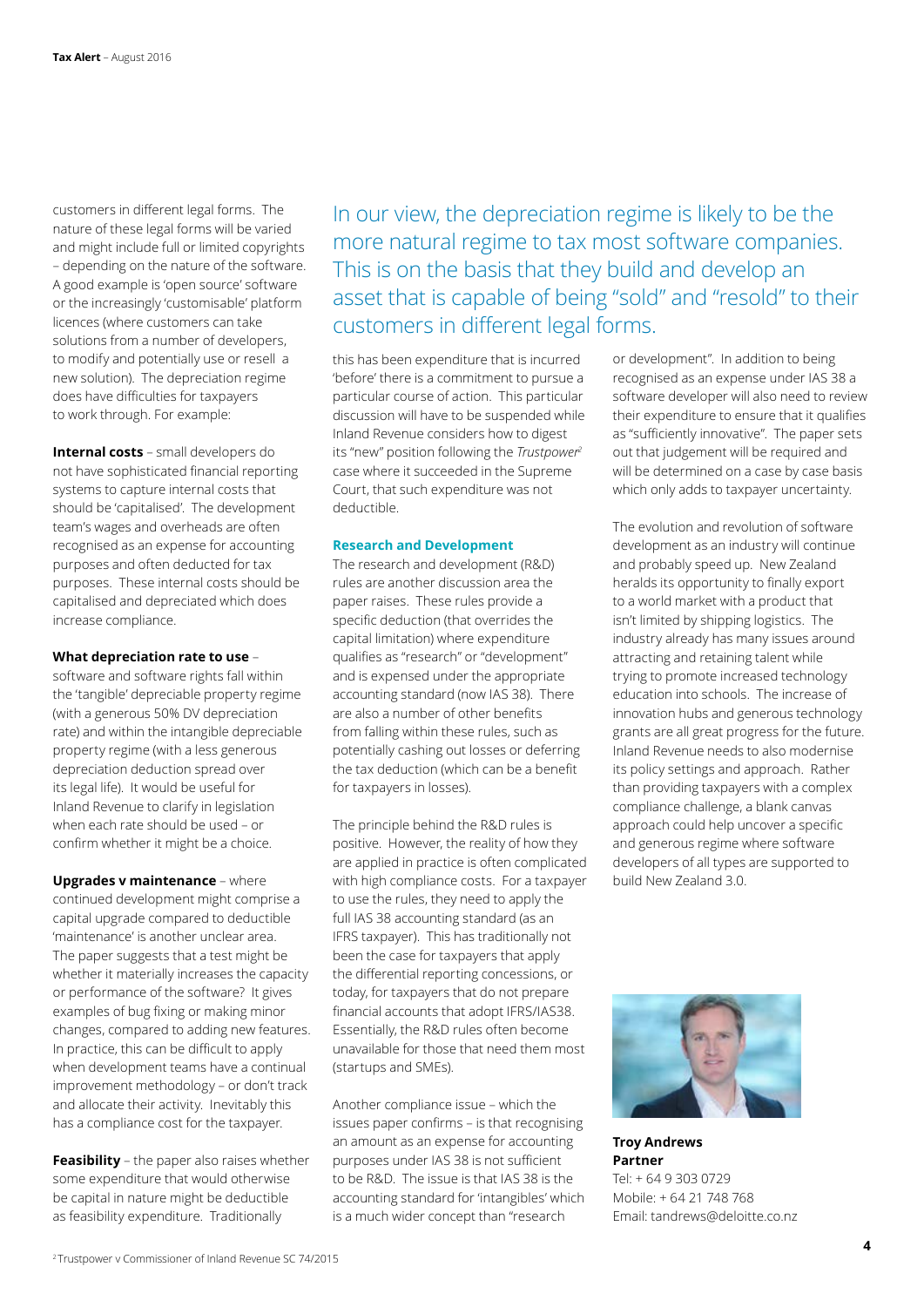## Safe harbours for Trans-Tasman related party loans

### By Bart de Gouw and Kirstie Vervoort

New Zealand multinationals commonly engage in financing transactions with related parties in Australia. In an effort to reduce compliance costs both Inland Revenue and the Australian Tax Office ("ATO") maintain 'safe-harbour' guidance for small value loans. Where transactions fall within the scope of the guidance, the specified safe-harbour rates may be applied and will be accepted by Inland Revenue and/or the ATO as complying with the arm's length principle.

The inherent bi-lateral nature of loan agreements has left a degree of uncertainty regarding which guidance to apply and when. This article aims to outline the material differences between the two sets of guidance and when each may be applied.

#### **Inland Revenue Guidance**

In order to rely on Inland Revenue's small value loan guidance, the value of the cross border associated party loans must not exceed in aggregate NZD 10m principal. Provided this threshold is not exceeded, taxpayers may apply the safe-harbour rate specified by Inland Revenue; currently equal to an "appropriate base rate" plus 250 basis points. This rate was recently reconfirmed and is due to be reviewed by Inland Revenue on 30 June 2017. Aimed at reducing compliance costs, the guidance may generally be relied upon for qualifying transactions and no additional more robust analysis is required. A circumstance in which a taxpayer may not be able to rely on the guidance is where a debt instrument with similar terms and risk characteristics is readily available.

### **ATO Guidance**

The eligibility criteria for the ATO guidance is more detailed than Inland Revenue's, but broadly applies to documented AUD loans *into Australia* for a group of entities that have a combined "cross-border loan balance" (including all interest-bearing and interest-free loan balances for amounts borrowed and loaned) of AUD50m or less.

Taxpayers that meet the eligibility criteria may apply a maximum interest rate equal to the Reserve Bank of Australia indicator lending rate for 'small business; variable; residential-secured; term' (published monthly). Currently this indicator rate is 6.50% per annum. Qualifying transactions priced in accordance with this guidance should not be subject to further scrutiny from an Australian transfer pricing perspective.

It is important to note when relying on such guidance, that the tax authorities continue to focus on the appropriateness of the overall arrangement to ensure all material aspects of the loan are both commercially appropriate and reflected in the interest rate applied. This includes determining and being able to support the term of the loan, interest rate reset periods and base interest rate applied.

### **Applying the guidance**

The eligibility criteria for application of the Inland Revenue and the ATO guidance varies substantially, with Inland Revenue placing greater emphasis on the principal value of the transaction and the ATO taking a holistic view of a group's international financing arrangements. Of particular note, Inland Revenue's guidance applies to both outbound and inbound loans whereas the



**Bart de Gouw Director** Tel: + 64 9 303 0889 Mobile: + 64 21 220 6298 Email: bdegouw@deloitte.co.nz



**Kirstie Vervoort Senior Consultant** Tel: + 64 9 303 0793 Email: kvervoort@deloitte.co.nz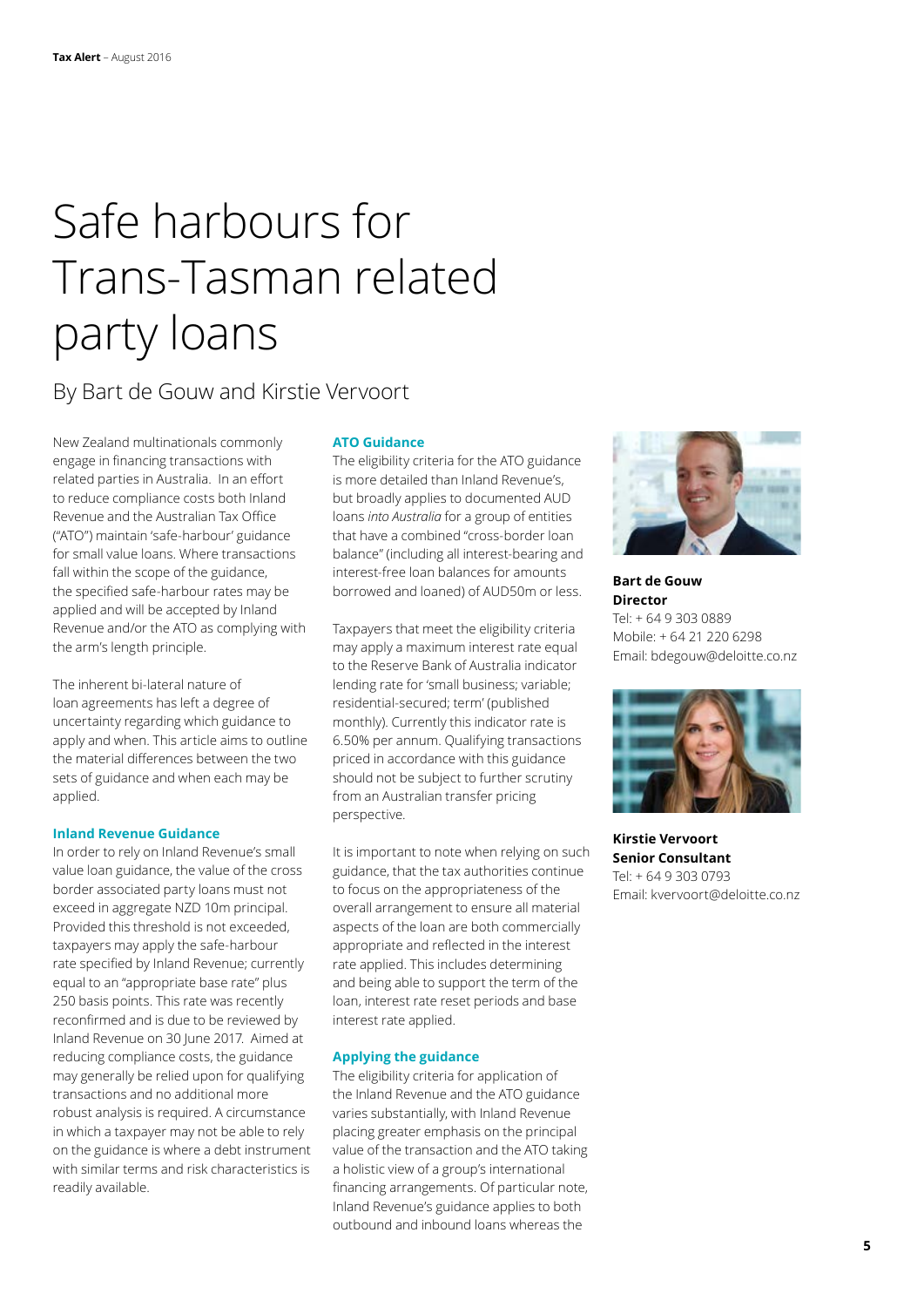ATO guidance is limited to inbound AUD denominated loans.

For New Zealand taxpayers lending to Australian related parties, there will be scenarios where it may be possible to apply either set of safe harbour guidance.

- 1. Outbound loans (NZ taxpayer lending to Australian related party)
	- AUD loans which fall under both the NZD\$10m and the AUD\$50m thresholds may be eligible for both sets of guidance. Where the ATO safe harbour rate exceeds the Inland Revenue safe harbour, it may be favourable for New Zealand taxpayers to apply the ATO safe harbour rate to maximise interest received.

For example, consider an AUD\$5m 'on-demand' loan from a NZ entity to an associated Australian entity. Applying Inland Revenue guidance, the interest rate receivable is approximately 4.25% (being the current AUD cash rate plus 250 basis points). Applying ATO guidance, the interest rate receivable is approximately 6.50% (being the current indicator lending rate), offering a further 2.25% above that prescribed by the Inland Revenue guidance. As this rate exceeds the Inland Revenue safe harbour, no NZ transfer pricing risk arises.

- Loans which exceed the NZD\$10m threshold but fall within the AUD\$50m combined cross border loan balance criteria will fall outside the scope of Inland Revenue small value loan guidance, but may be eligible for the ATO simplified record keeping option for low value loans, provided they are denominated in AUD. In such cases additional analysis may be needed to satisfy the Inland Revenue that the rate applied is not less than arm's length.
- 2. Inbound loans (borrowing from an Australian related party)

For qualifying inbound loans, taxpayers may apply the Inland Revenue's safe harbour guidance in the absence of more robust analysis. As the ATO safe harbour guidance excludes loans outbound from Australia, ATO simplified record keeping guidance may not be relied upon, so in this case only the Inland Revenue guidance is available.

It should be noted that reliance on the safe harbour guidance prescribed by one tax authority may result in some exposure to transfer pricing risk in the other jurisdiction, depending on the size of the loan and the interest rates applied.

#### **Conclusion**

We therefore recommend consideration of safe harbours prescribed by both tax authorities when entering into trans-Tasman financing arrangements, as this may save compliance costs and optimise the outcome in New Zealand. Such guidance should be applied prudently and consideration should be given as to the level of documentation in place (particularly the existence of formal loan agreements), and related issues such as the impact on foreign exchange gains / losses, the borrowing entity's thin capitalisation position, and non-resident withholding tax arising on interest payments.

More information relating to Inland [Revenue](http://www.ird.govt.nz/transfer-pricing/practice/transfer-pricing-practice-financing-costs.html) and [ATO](https://www.ato.gov.au/Business/International-tax-for-business/In-detail/Transfer-pricing/Simplifying-transfer-pricing-record-keeping/?page=9) safe harbour guidance can be found at the respective tax authorities' websites. If you require any further information or wish to discuss a particular transaction and how this guidance may be applied please contact one of our transfer pricing specialists.

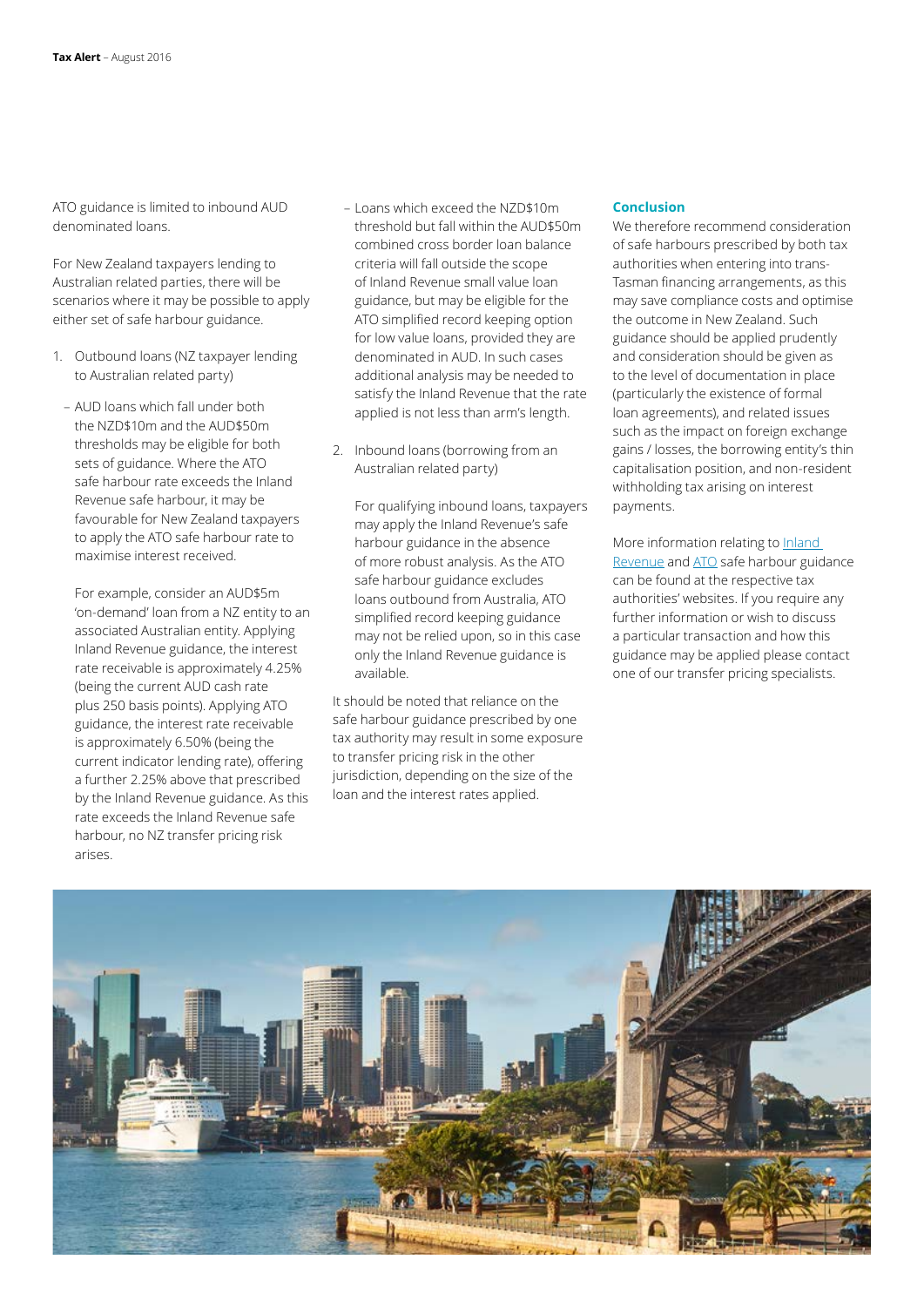## <span id="page-6-0"></span>Employee share schemes? New PAYE rules will impact you

### By Liz Nelson and Belinda Hagstrom

This month Inland Revenue released some early guidance on the practical application of the new tax rules affecting the collection of information and tax on benefits under employee share schemes.

The new tax rules apply from **1 April**  2017 and require employers to report share benefits under an employee share scheme in the PAYE system, with the ability to withhold PAYE on such benefits (at the employer's option).

At the moment, it is up to the employee to report and pay tax on any income they receive under an employee share scheme. This creates an additional burden for the employee as they may be required to pay provisional tax during the year (exposing them to interest and possible penalties if they fail to do so), and file a personal income tax return including the employee share scheme income.

Inland Revenue was concerned that not all income was being captured, as there was no transparency around when employee share scheme benefits were received by employees.

The purpose of the new rules is to reduce the need for employees to pay tax and file a personal income tax return, as well as identify employees that should be paying tax.

From 1 April 2017, when an employee or an associate acquires shares under an employee share scheme the employer must report the benefit as employment income in the PAYE return. The employer can also opt to withhold PAYE on the benefit.

As an example, for an employer who files a monthly PAYE return, if a share benefit is received in April 2017, it would be included in the employer monthly schedule (EMS) for the period ending 30 April (due 20 May 2017).

For large employers (who file twice monthly), there is a special rule to defer the timing of the benefit:

- **•** Where a share benefit is received in the first half of the month, it is shifted to the second half of the same month;
- **•** Where a share benefit is received in the second half of the month, it is shifted to the first half of the following month.

This has the potential to defer the income to the employee. For example, where a share benefit is received in the second half of March 2018, the income is shifted to April 2018 (the following tax year). Inland Revenue has noted in their guidance that they may investigate cases where the deferral is exploited for personal advantage.

The new rules do not apply to Commissionerapproved schemes (employee share schemes approved under DC 12 and DC 13 of the Income Tax Act 2007).

If you have an employee share scheme, we recommend you prepare your payroll systems for the changes, and let employees know whether you will be withholding PAYE on employee share scheme benefits (this is the employer's choice, not the employee's). If you do not withhold PAYE, employees should be made aware of their tax payment and filing obligations, as Inland Revenue will have up-to-date information on when these benefits have been received.

Please contact your usual tax advisor for further information on these changes.



**Liz Nelson Associate Director** Tel: + 64 9 303 0841 Email: lnelson@deloitte.co.nz



**Belinda Hagstrom Associate Director** Tel: + 64 9 306 4494 Email: bhagstrom@deloitte.co.nz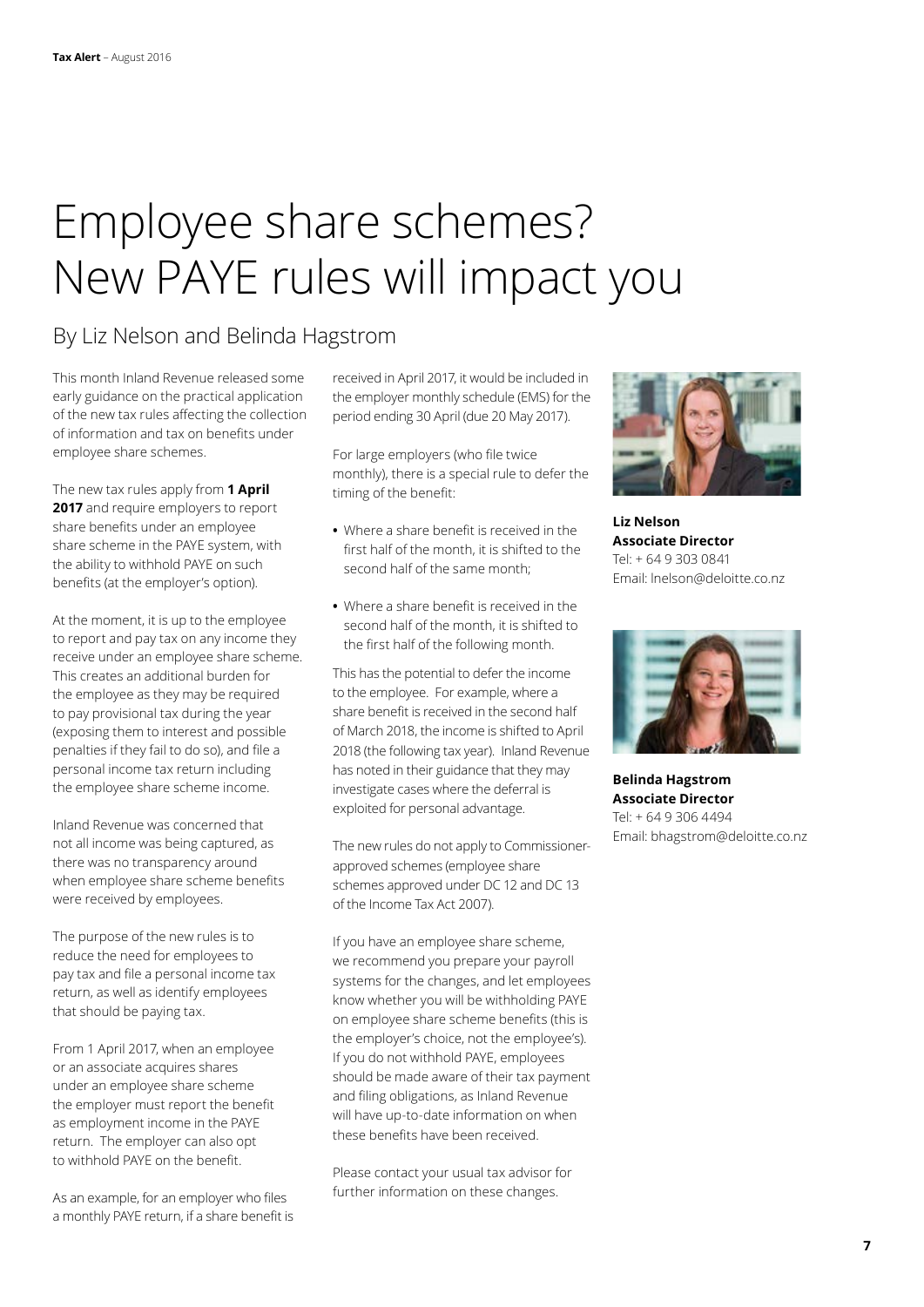## Making tax simpler… for some

New government discussion document aims to simplify tax for investors

### By Robyn Walker



In early July we received the sixth in a series of government [consultation documents](http://taxpolicy.ird.govt.nz/sites/default/files/2016-dd-mts-6-investment-income.pdf) aiming to improve tax administration for New Zealanders. The purpose of this document is to ensure that more information about investment income is received in "real time" by Inland Revenue in order for individual's tax returns to be pre-populated with dividend and interest information and for social policy entitlements / obligations to be adjusted during the income year.

For Joe & Joanne Public, if they were to ever read a tax technical paper, the outcomes for these proposals may well be met with a moderate shrug of indifferent approval; however those businesses who are paying dividends and interest may be less thrilled with the additional compliance costs heading their way.

### **So what is proposed?**

- **•** Payers of investment income will be required to provide Inland Revenue with information about each recipient in the month following the month in which the income is paid. Information would include:
	- the amount of income paid;
	- the amount of tax withheld (if any), and any imputation or Māori authority credits attached;
	- the investor's IRD number (if held);
	- the investor's name and address, and date of birth (if held);
	- information on each owner if the investment is jointly held;
	- for approved issuer levy payments, details of relevant customers;
	- for interest exempt from withholding tax, details of relevant customers.
- **•** Payers of interest won't have to provide end of year tax certificates to their customers who have provided them with their IRD number.
- **•** The "non-declaration rate", the rate that applies to a taxpayer who doesn't declare their IRD number, for RWT on interest and portfolio investment entity (PIE) tax will be increased to 45% to act as an incentive to provide IRD numbers.
- **•** A database of taxpayers holding certificates of exemption from withholding tax will be created.
- **•** Recipients of investment income who claim an exemption from withholding tax will be required to obtain a certificate of exemption.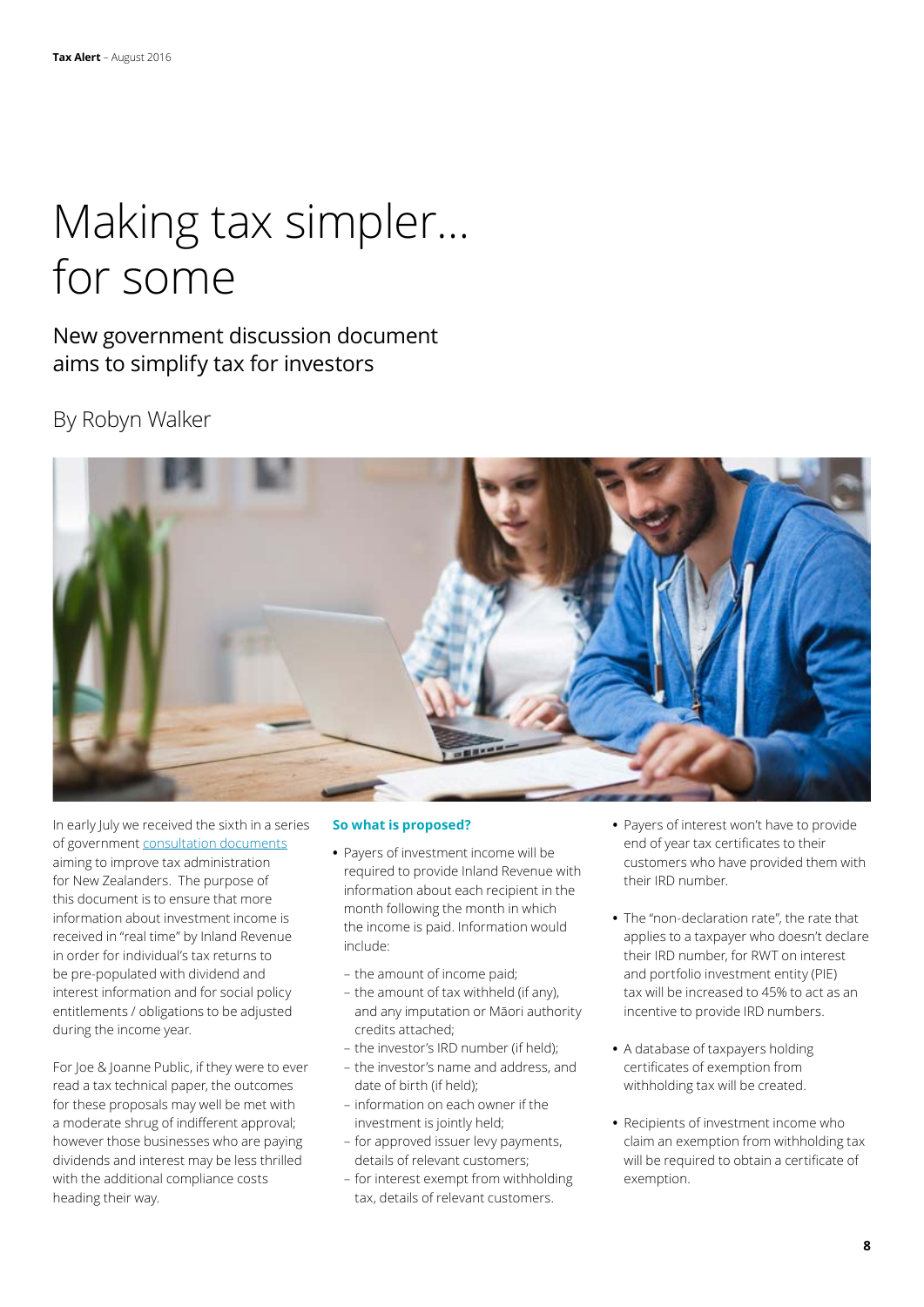### **Our thoughts**

The overall aim of the proposals is admirable if all taxpayers have basic investments and tax affairs. Sadly, this will often not be the case as those who have capital to invest will often be looking at a diverse range of investment options, including property and foreign shares. Without being able to capture this information, seeking perfection for New Zealand sourced interest and dividends is largely pointless. There is also a real lack of information in the document about the size of the problem to justify the potential costs which will be imposed on payers of investment income.

The document itself contains a number of statistics, such as:

- **• 16,600 interest payers filed over 5 million interest certificates.** That's a lot of payers of interest who will need to comply with these new rules.
- **• Interest income is earned by 355,537 student loan holders, 239,077 recipients of working for families, and 83,315 payers of child support.**

No details are provided about whether the quantum of interest earned by these investors is significant enough to have a material impact on their entitlements and obligations. Statistics indicate that the median level of deposits held by individuals in New Zealand is only \$5,000<sup>1</sup> , and at current interest rates this would equate to around \$100 of interest income per annum.

**• Dividends are received by only 7,980 student loan holders, 8,804 recipients of working for families, and 2,009 payers of child support.** 

This seems to be a low population base to justify all dividend payers supplying information to Inland Revenue after every dividend payment.

One of the biggest complexities is how the proposals are intended to apply to jointly owned investments. Inland Revenue considers that the "current method of reporting jointly owned investment income

The overall aim of the proposals is admirable if all taxpayers have basic investments and tax affairs. Sadly, this will often not be the case as those who have capital to invest will often be looking at a diverse range of investment options, including property and foreign shares.

is not considered to be sustainable going forwards". That's well and good, but the appropriate allocation of income to each owner is not something which the payer is going to be in a position to determine. The discussion document makes no attempt to quantify how many investments are jointly owned, and while Inland Revenue is unlikely to hold this information for all investments they should know this information in respect of interest<sup>2</sup>. The requirement for payers of interest and dividends to provide IRD numbers, addresses and birth dates for all joint account holders is an onerous task. A quick review of application forms for recent bond issues and share offers shows that this information is not currently collected – the application forms make it clear that only one Inland Revenue number and address is required even for joint applications. A date of birth is not something being routinely collected.

While it is pleasing that the discussion document refers to payers only supplying information "if held", there is no confirmation in the discussion document that these data points will not become compulsory in the future. If businesses were to be required to actively seek out this information this could be a time consuming exercise. Any businesses who are planning debt or equity issues may well wish to start collecting this information going forward.

Investors in PIEs who have not provided an IRD number will be well incentivised to do so if the proposals proceed. PIE tax is usually considered to be a final

tax, with a maximum rate of 28 percent. The discussion document proposes taxing investors who have not supplied IRD numbers at 45 percent; with the suggestion that investors will not be able to include these amounts in their tax returns to claim back the excess. Investors are unlikely to view this favourably and it is the PIE who is likely to be the first port of call for complaints.

Like with the rest of the consultation documents in the series, the Government is interested in your views. Submissions can be made in writing until 19 August 2016 and feedback is also being taken through an [online forum.](https://invinfo.makingtaxsimpler.ird.govt.nz/)

Proposals that the Government decides to go ahead with would be included in legislation to be introduced in 2017. The application date would allow sufficient time for system changes.

Please contact your usual Deloitte advisor if you wish to know more.



**Robyn Walker National Technical Director** Tel: + 64 4 470 3615 Email: robwalker@deloitte.co.nz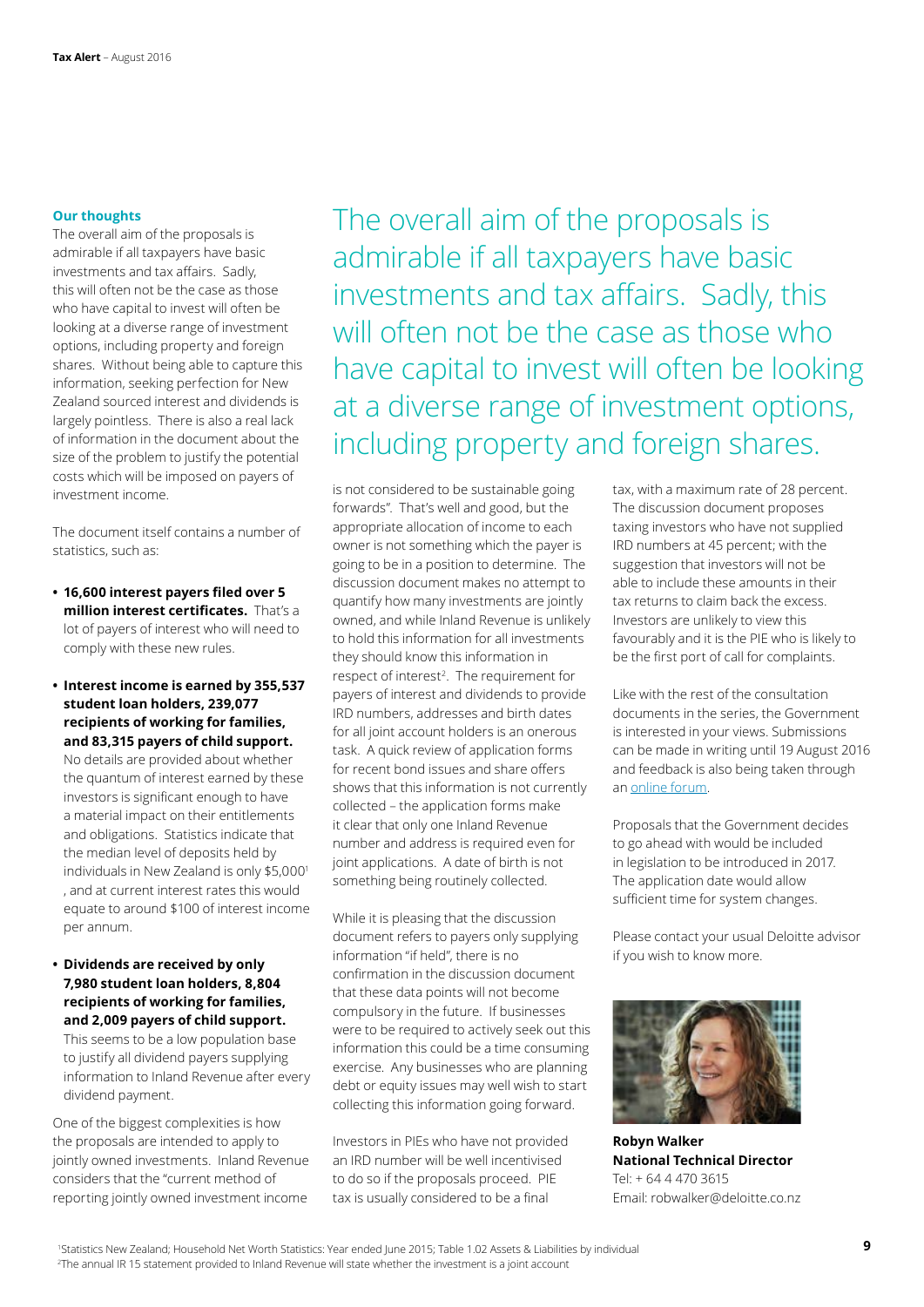### Inland Revenue targeting language schools on GST issue

### By Allan Bullot and Petra Safkova

There has been an ongoing focus by Inland Revenue with regard to GST on services consumed in New Zealand which are supplied through offshore intermediaries, such as travel agents and booking portals. The latest to come under scrutiny are language schools.

In recent weeks, Inland Revenue issued letters to 75 language schools providing tuition to overseas students through nonresident agents, resellers or retailers. In its letter, Inland Revenue express a strict view that local schools should apply New Zealand GST on the gross fee (not the net fee) paid by overseas students to overseas agents, resellers or retailers for education services in New Zealand. This principle is based on the *Auckland Institute of Studies v CIR* (2002) case. Inland Revenue consider GST should be returned based on the gross fee before deducting any commission paid to the overseas agent, or from a fee including any margin added by the overseas reseller or retailer. In Inland Revenue's view, any pre-arrival services are not zero-rated, as they form a component of the total fee

and must share the GST treatment of the tuition service, i.e. be subject to GST at 15%.

Inland Revenue is providing taxpayers with the option of correcting their GST position by making a voluntary disclosure which would cover the past 2 years and requiring taxpayers to correct their treatment going forward, provided this disclosure is made promptly.

While we agree with many aspects of the Inland Revenue letter, we believe arrangements where a right to receive education services is in fact legally sold by the overseas reseller or retailer as a principal, and not as an agent, could be viewed differently. Depending on the model the particular school applies it is possible that a voluntary disclosure is not necessary.

If you have received a similar letter from Inland Revenue or have a business which operates similarly, we would encourage you to contact your Deloitte advisor to discuss your GST position.



**Allan Bullot Partner** Tel: + 64 9 303 0732 Mob: +64 21 585 734 Email: abullot@deloitte.co.nz



**Petra Safkova Manager** Tel: + 64 9 303 0822 Email: psafkova@deloitte.co.nz

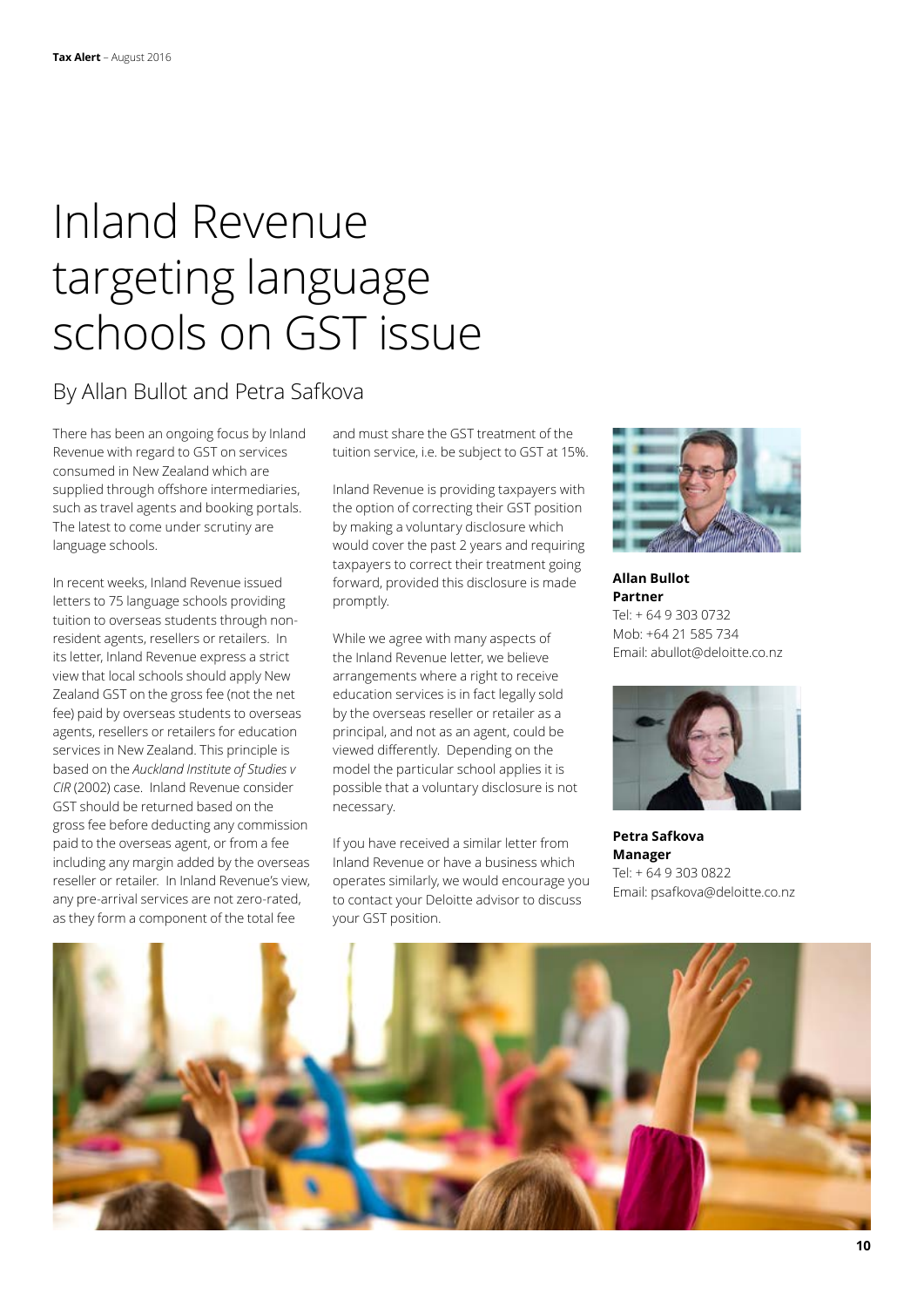## Will the Commissioner be an unlikely beneficiary of the unitary plan?



With the release of Auckland's proposed unitary plan ("the unitary plan") on 27 July 2016, some Auckland land owners may be excited about the new potential earning possibilities from the sale or development of land which has been rezoned. But there is another person who could also benefit from the change in rules: The Commissioner of Inland Revenue.

The unitary plan suggests several significant changes which will enable land owners to develop their land in new ways. In light of the current state of the property market, there are likely to be some looking to sell rezoned land and make a significant profit. But those contemplating this should ensure they seek tax advice before doing so. While the commonly applied land rules may not require you to pay tax, the lesscommon section CB 14 of the Income Tax Act 2007 may apply to tax income derived.

Under section CB 14, a person who sells their land within ten years of buying it, and for more than it cost, will be required to pay tax if at least 20% of the gain can be traced to a factor under the Resource Management Act 1991 ("RMA"). The list of qualifying 'factors' is very broad. If 20% of the gain is due to the rules of an operative district plan under the RMA (e.g. the unitary plan) then the person selling the land must pay tax. Equally, if 20% of the gain is due to the likely imposition of rules, or a change to the rules, or even the "likelihood of a change to the rules," the person selling the land will find themselves squarely within the rules. In other words, this rule already applies.

However before bemoaning the long arm of the law, this land tax rule will not apply where the seller initially bought the land for "residential purposes" **and** the sale was made to a person "who acquired it for residential purposes". Those who currently reside in the property and sell to a person who either purchases the land to live in or to build a house to live in, will not be subject to tax, whereas if they sell the land to a developer they will be subject to tax. And tempting as it might be for people to structure around these rules, the Commissioner has wide powers to look at the circumstances of the disposal and other relevant matters to determine whether the person acquiring the land did so for "residential purposes". Since the fate of the sellers tax position is in the hands of the buyer to a degree, the seller will want to ensure they do due diligence on the purchaser's true intentions, and perhaps document the agreed intentions of the parties. Similarly, there is a farming exclusion from these rules for land which was acquired and used for farming purposes, is subsequently rezoned and disposed of to another person who will continue to use the land for farming or agriculture.

Sellers who are subject to section CB 14 will be relieved to know that in addition to the normal range of deductions available, Inland Revenue also allows an apportioned deduction under section DB 28. The apportioned deduction is a percentage of the disposal profit proportionate to how many years the land has been held. If the land is held for 9 years, 90% of the profit is allowed as a deduction. If the land is held for 5 years, 50% is allowed.

It is likely that Inland Revenue's special property taskforce will be scrutinising Auckland land transactions in rezoned areas in light of the proposed changes to the unitary plan.

The Council have until 19 August 2016 to finalise the unitary plan. For further information about these rules in relation to property you own please contact your usual Deloitte tax advisor.